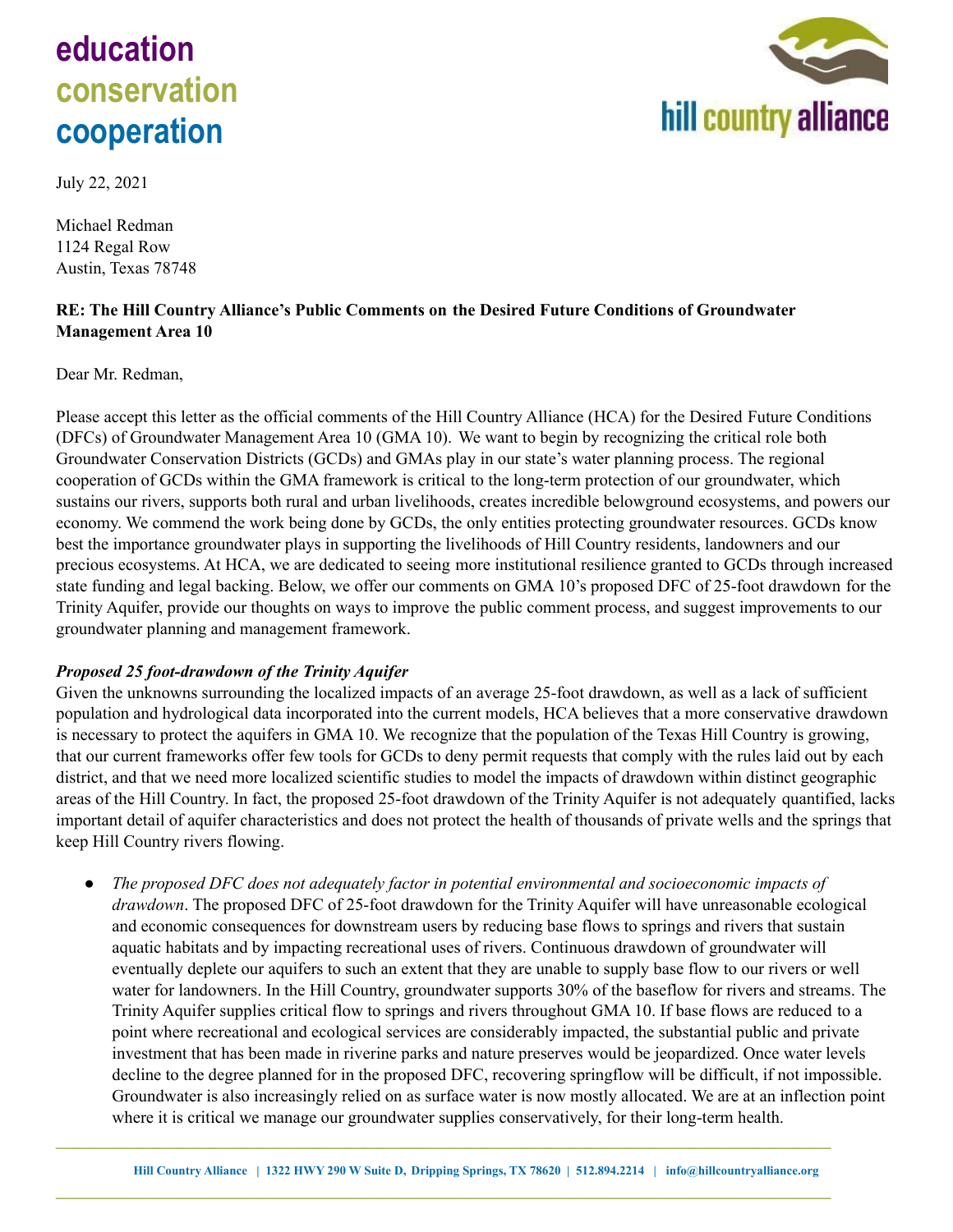- The proposed DFC does not account for the distinctive character of the Trinity Aquifer's Middle and Lower *formations*. Using one regional average for drawdown across a large, complex aquifer is a misleading planning metric. Section 36.108(d-1) of the Texas Water Code allows for the creation of different DFCs for different "subdivision[s] of an aquifer within the boundaries of the management area." To date, the GCDs in GMA 10 have set DFCs based on their political jurisdictional boundaries. Yet, water knows no political boundaries. It is well within the authority of GMA 10 groundwater districts to instead establish DFCs based on the distinctive Middle and Lower subdivisions of the Trinity Aquifer and model accordingly.
- There is too much averaging in model results and assumptions in the models to make accurate predictions about *local conditions.* Due to the way a model must average all known conditions and stresses that occur within an area represented by a single model cell, a model underestimates the actual drawdown that results from the pumping of individual wells within the same area of a real aquifer. For example, projections of growth in groundwater pumping from exempt wells vary greatly, making it difficult to effectively estimate the actual water available.The model's coarse grid (one square-mile cell size) is a major limitation that diminishes the model's usefulness as a representation of reality. It is problematic to rely on the model, as currently formulated, as a tool for groundwater stewardship. Relying on the model to justify pumping increases and a 25-foot drawdown is particularly unwise.

# *Improvements to the DFC Public Comment Period*

The DFC process is complicated, technical and ripe for innovation. It is HCA's vision to serve as an aid for connecting the public to this important management process, and supporting GCDs in managing groundwater more transparently and conservatively. We acknowledge the time and funding constraints GCDs are under. We also recognize that strong guidelines from the Texas Water Development Board could facilitate greater public participation and transparency. At HCA, we have the capacity to assist in creating educational and outreach materials for GCDs' use to increase public engagement in groundwater management. In order to best assist the public and encourage engagement, we have listed some aspects of the current DFC public comment period that we believe should be improved:

- *Establish a clear start date*. Currently, it is unclear when the public should get involved in the DFC planning process as there is no set start date. The clearest opportunity to comment on the DFCs comes at the 11th hour of planning, when models have been run and the DFC is all but set in stone. Establishing a clear start date, inviting public participation early in the process, and increasing coordination among neighboring GMAs would help clarify to the public the best time to get involved.
- *Release an explanatory report prior to public comment period*. As it stands now, the public is asked to submit comments without seeing a version of the explanatory report. The comments provided by the public could be more relevant and useful if an explanatory report was made public prior to the comment period.
- *Require less technical comments from the public*. Public commenting on DFCs requires interested individuals to submit technical comments as though they themselves are hydrogeologists. This emphasis on comments that are purely technical in nature precludes many stakeholders from participating.

# *Future DFC planning considerations*

In addition to improvements to the DFC public comment period, we see other areas for improvement in the current DFC process. These improvements will require support and additional funding from state agencies. In particular, we would like to emphasize:

- *Reduce the hydrological disconnects between planning and reality.* DFCs should be established not along political county boundaries but along distinct hydrogeological areas. DFCs should consider surface water conditions, such as springflow or river baseflow, particularly where hydrologically connected to aquifers. More science and data are needed to more effectively manage groundwater, and data collection support should be provided by the state. We know these studies are achievable, and are encouraged to see such studies currently underway in the Blanco River Basin.
- *Improve stakeholder involvement*. In addition to improving the DFC public comment period, we would also like to see an increase in transparency and access in all GCD and GMA activities. Online meetings offer stakeholders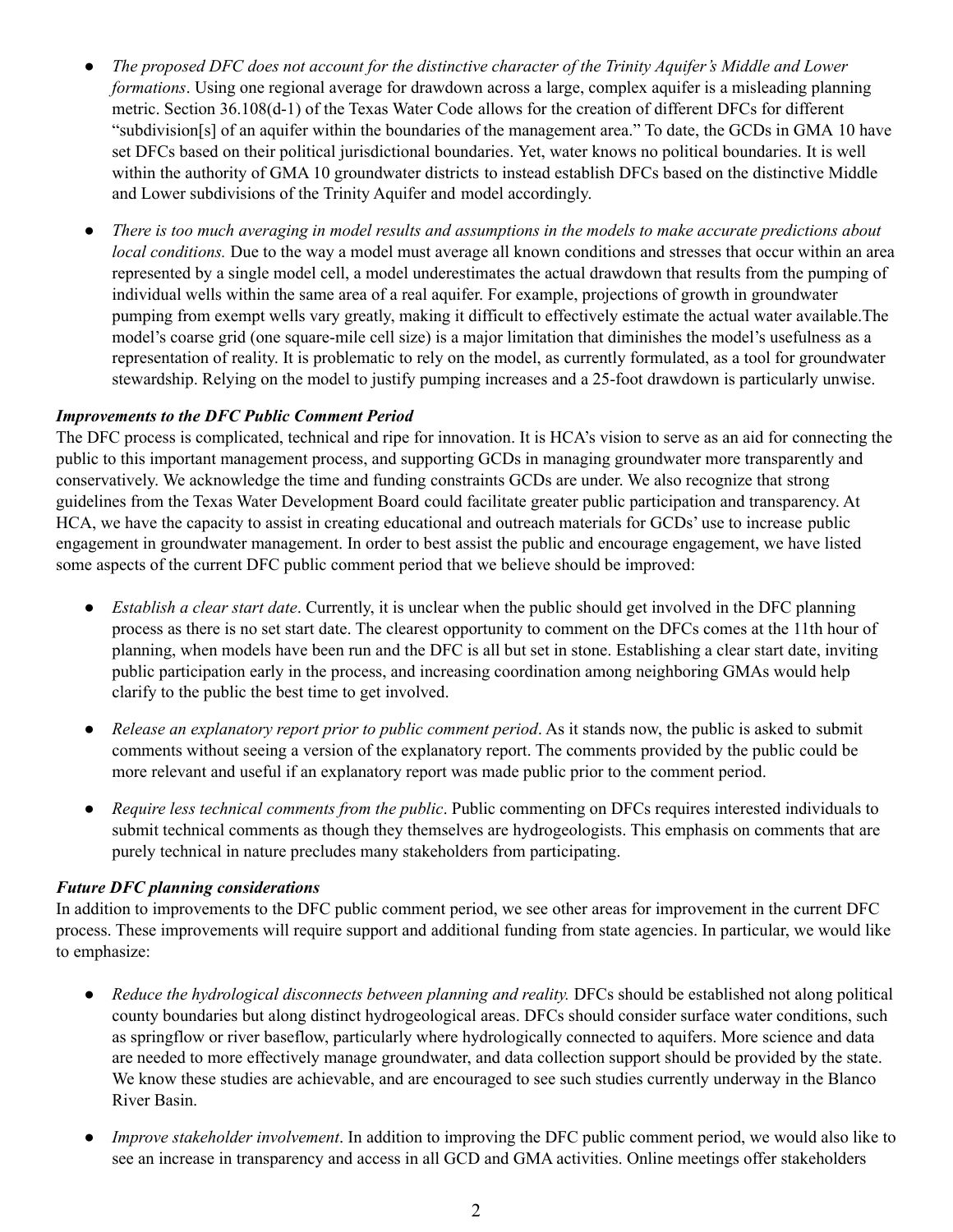who are unable to travel to in-person meetings the option of attending and staying informed on the issues they care about. Maintaining an online option to meetings is an easy way to increase public engagement.

● *Funding for GCDs should be better supported by the State*. GCDs are burdened by unfunded mandates. The DFC process is time and money intensive, diverting funds away from groundwater management as GCDs create exhaustive reports and documentation. GCDs across the state are struggling with insufficient funding and lack the institutional resilience granted other state agencies to sustain legal challenges. The Texas Legislature should act to better support GCDs in their mandated mission to protect, preserve and conserve the state's important groundwater resources. We also believe it is incumbent upon the TWDB to find ways to fund a state-wide training campaign for GCDs and modelling contractors. The TWDB has used Requests for Information (RFIs) in the past to learn more about innovations in the private sector. Something similar could be done to learn about different modelling capabilities available in other sectors. We encourage the TWDB to use its power to find creative ways to fund and implement training programs designed to increase data collection capacity and utilize the best available models to most effectively manage our precious groundwater resources.

So much of what we treasure in Texas--and what makes life and business here viable--relies on healthy groundwater. With each passing day it becomes more evident that the status quo approach to groundwater management will have detrimental impacts on our environment, society and economy. We believe the time has come to prioritize the preservation of this precious resource and take the bold steps necessary to use less and reuse more. Sustainable alternatives exist and funding is available for implementation.

These comments were prepared by the Hill Country Alliance and reflect the collective vision of our Hill Country supporters and stakeholders to protect long-term spring-flow, healthy water catchment areas and sustained groundwater resources for current and future generations.

Thank you for your consideration,

Sydney Beckul

Sydney Beckner Hill Country Alliance Water Program Manager [sydney@hillcountryalliance.org](mailto:sydney@hillcountryalliance.org)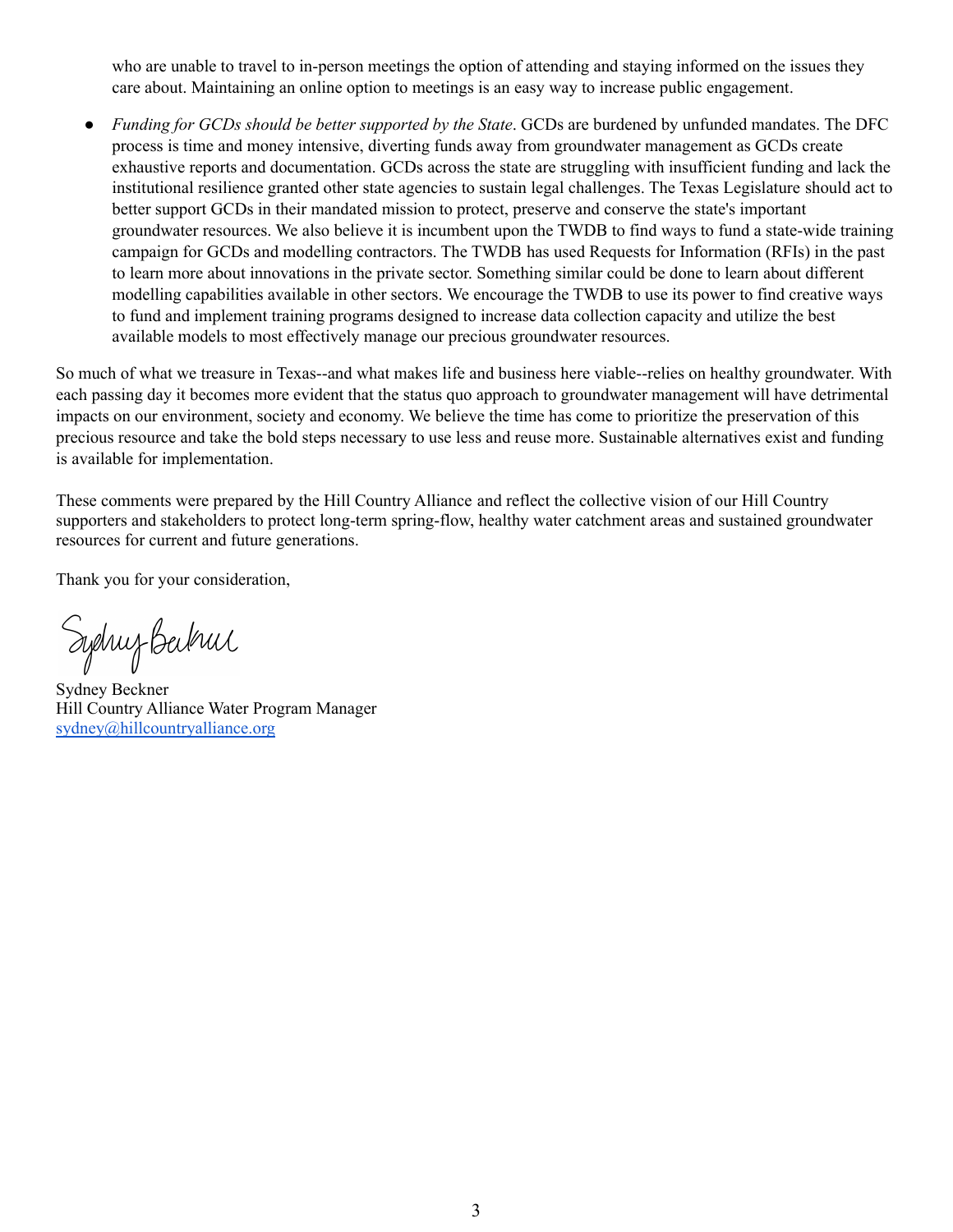## **The undersigned represent stakeholders who support our written comments.**

#### **Organizations**

National Wildlife Federation Sierra Club Lone Star Chapter Travis Audubon

## **Bandera**

- 1. Betty Boyce
- 2. Janice Campbell
- 3. Margo Denke
- 4. Thomas Denyer
- 5. Julie Elise
- 6. Jim Goudge
- 7. Rod Keith
- 8. Fran Laue
- 9. Kathleen Lewis
- 10. Robert Shock
- 11. Dawn Renee Walters
- 12. William Wilson

## **Bexar**

- 13. Susan Beavin
- 14. Curtis Cryer
- 15. Kathleen Danysh
- 16. Richard Danysh
- 17. David Drewa
- 18. Catherine Flato
- 19. Patricia Jones Fox
- 20. Jessie Allan Killian
- 21. Philip A. LeMessurier
- 22. James Murphy
- 23. Michelle Pokorny
- 24. Kelsey Scherschel
- 25. Natalie Schun
- 26. Randall Singleton
- 27. William Warren

# **Blanco**

- 28. Cecily Allmon
- 29. Roy Appleton
- 30. J. David Bamberger
- 31. Jeremiah Bishop
- 32. Key Collie
- 33. Melissa Collie
- 34. David Davis
- 35. Jeff Derebery
- 36. Pam Fielding
- 37. Gwen Flory
- 38. Harris Greenwood
- 39. Ann Grimm
- 40. David Hamm
- 41. Susan Hamm
- 42. Mary Claire Huntington
- 43. Melissa James
- 44. Marcia Lucas
- 45. Ann Matlock
- 46. Deb McClintock 47. Julia McComas 48. Susan McDonald 49. Kasey Mire 50. Penny Ney 51. Eric Oliver
- 52. Katherine Peake
- 53. Jeffery Poehlmann
- 54. Faith Ray
- 55. Katherine Sauer-Bishop
- 56. Bill Sisak
- 57. John Sone
- 58. Sherri Stockman
- 59. Mary Sward
- 60. Annie Walker
- 61. Richard Walker
- 62. Roger Wallace
- 63. Kenneth Welch, PE
- 64. John Worrall
- 65. Weldon Yates

# **Brazoria**

66. Roger Leach

# **Comal**

- 67. Jennifer Adams
- 68. William Adams
- 69. Rafael Aguilar
- 70. Jimmy Arreaga
- 71. Yvonne Arreaga
- 72. Billy Barrington
- 73. Stacy Becker
- 74. Virginia Bergis
- 75. Joan Bobrukiewiez
- 76. Candace Bowmer
- 77. Sean Bowmer
- 78. David Bullock
- 79. Bill W. Burton
- 80. Paul Buske
- 81. Melissa Byler
- 82. Laurie Canfield
- 83. Don Carnes
- 84. Bruce Cates
- 85. David Chrisopherson
- 86. M'Lissa Christopherson
- 87. Sylvia Cobos
- 88. Greg Collins
- 89. Shirley Corkill
- 90. Catherine Croom
- 91. Barbara Crutchfield
- 92. Hellen Cunningham

4

- 93. Oscar Decker
- 94. Armando Diaz
- 95. Allison Dodson
- 96. Al Dunagan

97. Joel Dunnington, MD 98. John Durand 99. Don E. Ribbens 100.Dianna Elbel 101.Lori Elmer 102.Anna Enthoven 103.James Entringer 104.Larry Ewald 105.LeAnne Fey 106.Laine Fichter 107.Michael Filhiol 108.David Foster 109.Jerra Foster 110.Margrit Frazier 111.Samantha Friesenhahn 112.Ronald Goelzer, Jr. 113.Martin Gordon 114.Vicky Graves 115.Clay Gruesbeck 116.Jeanne Gruesbeck 117.Milann Guckian 118.Pru Guckian 119.James Guethle 120.Martha Guethle 121.Ramon Guitart 122.Jonathan Gulick 123.Sheri Hannasch 124.Edward Harris 125.Douglas Harrison 126.Sally Harvey 127.Tom Harwell 128.Veronica Hawk 129.Timothy Heintzelman 130.Pamela Hibler 131.Kenneth Higby 132.Christine Hillard 133.Joy Hirata 134.Sabrina Houser-Amaya 135.Terri Hughes 136.Jaime Hurley 137. Kerim Jacaman 138.Marian Jenson 139.Wendy Jones 140.Jerry Jones 141.Lori Kendall 142. Steve Kirkpatrick 143.Toni Kirkpatrick 144.Rex Klaurens 145.Judy Krup 146.Michael Krup 147.Dale Lafferty 148.Karen Lafferty 149.Bruce Lee 150.Charles Littlejohn 151.Karen Logue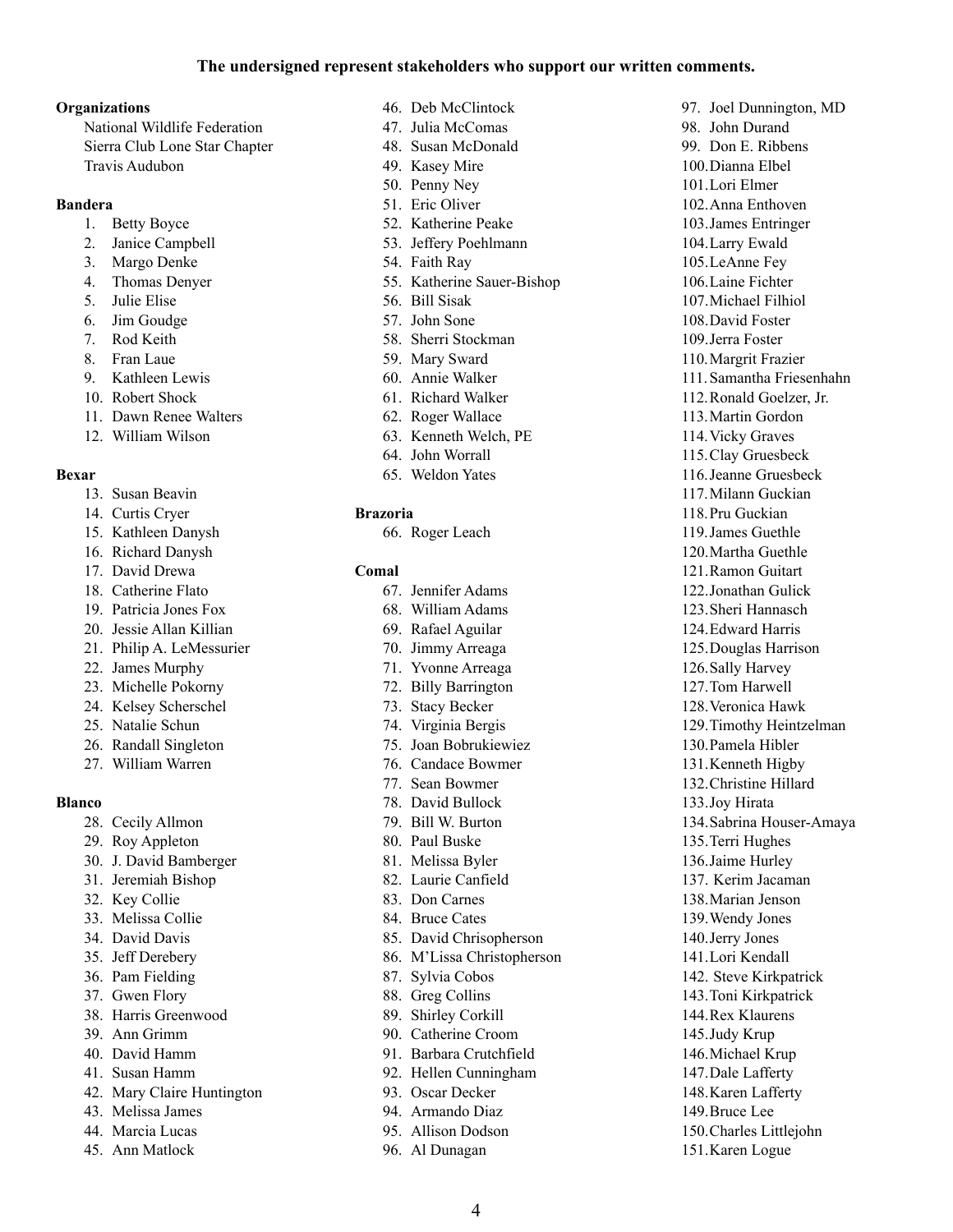152. Claire Loomis 153. Magdalen Marbry 154. Bambi Mayer 155. Theresa McClung 156. Stephanie McClure 157. Allison McDaniel 158. Meredith McGuire 159. Merrellyn McMillen 160. Pam Medina 161. Dan Meneilly 162. Cheryl Miles 163. Janalea Milford 164. Cynthia Millichamp 165. Natalie Minniss 166. Lori Michell 167. Linda Mohr 168. William Mohr 169. John Mooney 170. John Mooney III 171. Ginger Morgan 172. Scott Morris 173. Don Morton 174. Rick Myrick 175. Deborah Nolen 176. Robert Nolen 177. Jack Olivier 178. Kira Olson 179. Nathan Olson 180. Maggie Parma 181. David Perelstein 182. Gracie Perez 183. Stephen Petty 184. Dale Pillow 185. Eric Poesch 186. Joy Poesch 187. Stephen Price 188. Paul Ramirez 189. Edwin Romero 190. Anne Rowland 191. Gary Scott 192. Frank Servaty 193. Elias Shaer 194. Grace Shaer 195. Carolyn Shelton 196. Peggy Shipman 197. Kathryn Sisk 198. Anita Smith 199. Steven Smith 200. Eugenia Southwell 201. James Spickard 202. George Steinke 203. Sandra Steinke 204. Rita Stephenson 205. Audrey Stewart 206. Michael Stidman 207. Edward Strey 208. Tamara Stroud 209. Alexander Sullivan

210. Barbara Sullivan 211. Susan Taylor 212. Samuel Teixeira 213. Connie Terao 214. Laura Terrell 215. Steve Terrell 216. Wanda Thompson 217. Victoria Trammell 218. Merry Treen 219. Shawn Troxell 220. Tim Tudyk 221. William Vaughn 222. Leslie Vollmer 223. Petra Wagner 224. Nicole Wagner 225. Judy Wallisch 226. Bonnie Ward 227. Eric Waters 228. Toni Wayne 229. George Wiggins 230. Lance Williams 231. Beverly Willmann 232. Jolynn Tosko

**D a l l a s**

233. Brandon Sifuentez

**E d w a r d s** 234. Ted Flato

**Gillespie** 

235. Susan Candy 236. Mike Crowder 237.C. E. Steuart Dewar 238. Skip Gerson 239. Peter Holverson 240. Ed Persyn 241. Paula Stone 242. Mary Ubach 243. Annie Crowder 244. Curtis Thorpe

Guadalupe

245. Suzanne Kirchstein 246. Patrick Monahan

## **H a r r i s**

247. James Berryman 248. Shawnna Fatjo

# **H a y s**

249. Elizabeth Arceneaux 250. Dayton Bailey 251. Dalma Bane, ND, PhD 252. Darren Bayhi 253. Tony Blair 254. Grover Boyett 255. Kathy Carriker

2 5 6.C. A. C l o w e 257. Danielle Corrick 258. Cindy Danton 259. Elaine Davenport 260. Suzanne Davis 261. Shannon du Plessis 262. Karen Ford 263. Peggy Foreman 264. Bret Fossum 265. Norman Glorioso 266. Elenore Goode 267. Jonathan Grant 268. Mary Heatwole 269. Nancy Hernandez 270. Diane Higby 271. Janet Holland 272. Leslie Howe 273. Colby Jackson 274. Kathleen Krueger 275. Susan Parker Leigh 276. Christina Lopez 277. Laney Lyle 278. David McCully 279. Kimberly Meitzen 280. Chris Mitchell 281. Teresa Peterson 282. Mike Poffenberger 283. Eric Pohl 284. Daniel Putegnat 285. Stephen Ramirez 286. Brian Sorensen 287. Charles Stewart 288. Suzanne Teshera 289. Scott Way 290. Philip Wickes 291. Constance Wierman 292. Gerald Willis 293. Henry Wollam 294. Stacey Yates

#### **K e n d a l l**

295. Lisa Barrett 296. Linda Mercer Bohls 297. M. E. Dusty Bruns 298. Pat Bullinger 299. Lisa Byrd 300. Paula Cairns 301. Eric Christopher 302. Lana Christopher 303. Jerry Coger 304. Nancy Coger 305. Lisa Del Puerto 306. Holly Delaney 307. David Delaney 308. Shannon DeLaune 309. Sarah Fawcett 310. S. Fisher 311. Todd Fry